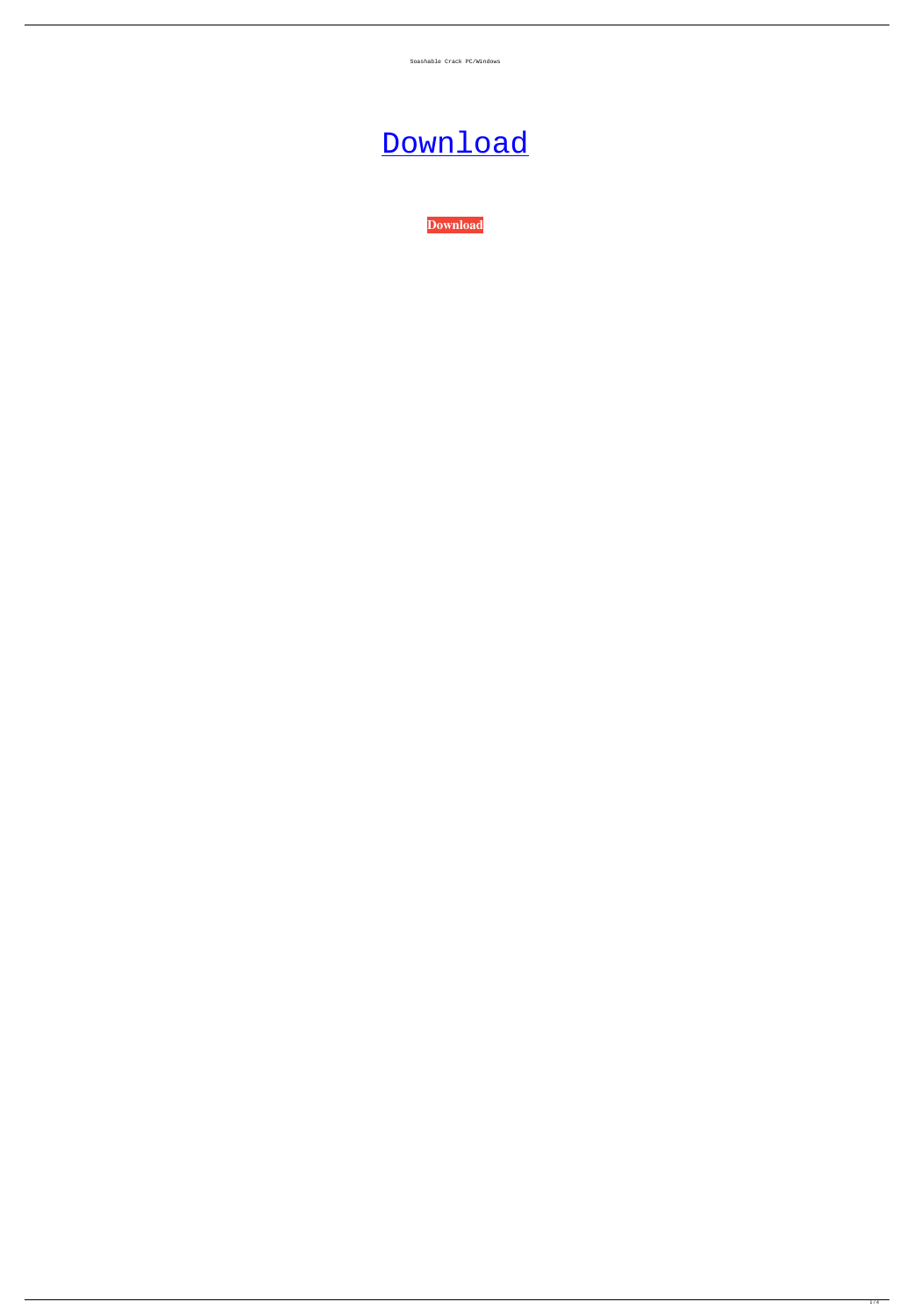**Soashable** 

## **Soashable Crack +**

? -w (Welcome) will set the user's status to "offline" ? -r (Read) will turn on and off the notifications for a user ? -u (Unread) will make a user's chat topic bold ? -l (Last) will make a user's chat topic italic ? -m (Message) will retrieve a message. ? -q (Quit) will quit the chat with the user. ? -c (Change) will change the user's chat topic. ? -k (Kick) will kick the user out of the chat. ? -u (Unread) will make a user's chat topic bold ? -g (Greet) will send a greeting to the user. ? -i (Ignore) will make a user's chat topic italic. ? -a (Action) will call an action ? -w (Welcome) will set the user's status to "offline" ? -t (Topic) will make a user's chat topic bold ? -q (Quit) will quit the chat with the user. ? -p (Private) will disable invitations for the user. ? -r (Read) will turn on and off the notifications for a user ? -e (Encrypt) will make a user's chat and notifications private ? -s (Status) will set a user's status to the specified status ? -h (Help) will show this message. ? -n (Nick) will set a user's nick ? -p (Password) will set a user's password ? -g (Join) will invite the user to a room. ? -b (Broadcast) will send a notification to all users ? -u (Unread) will make a user's chat topic bold ? -m (Message) will retrieve a message. ? -t (Topic) will make a user's chat topic bold ? -i (Ignore) will make a user's chat topic italic. ? -p (Password) will set a user's password ? -d (Disconnect) will disconnect 81e310abbf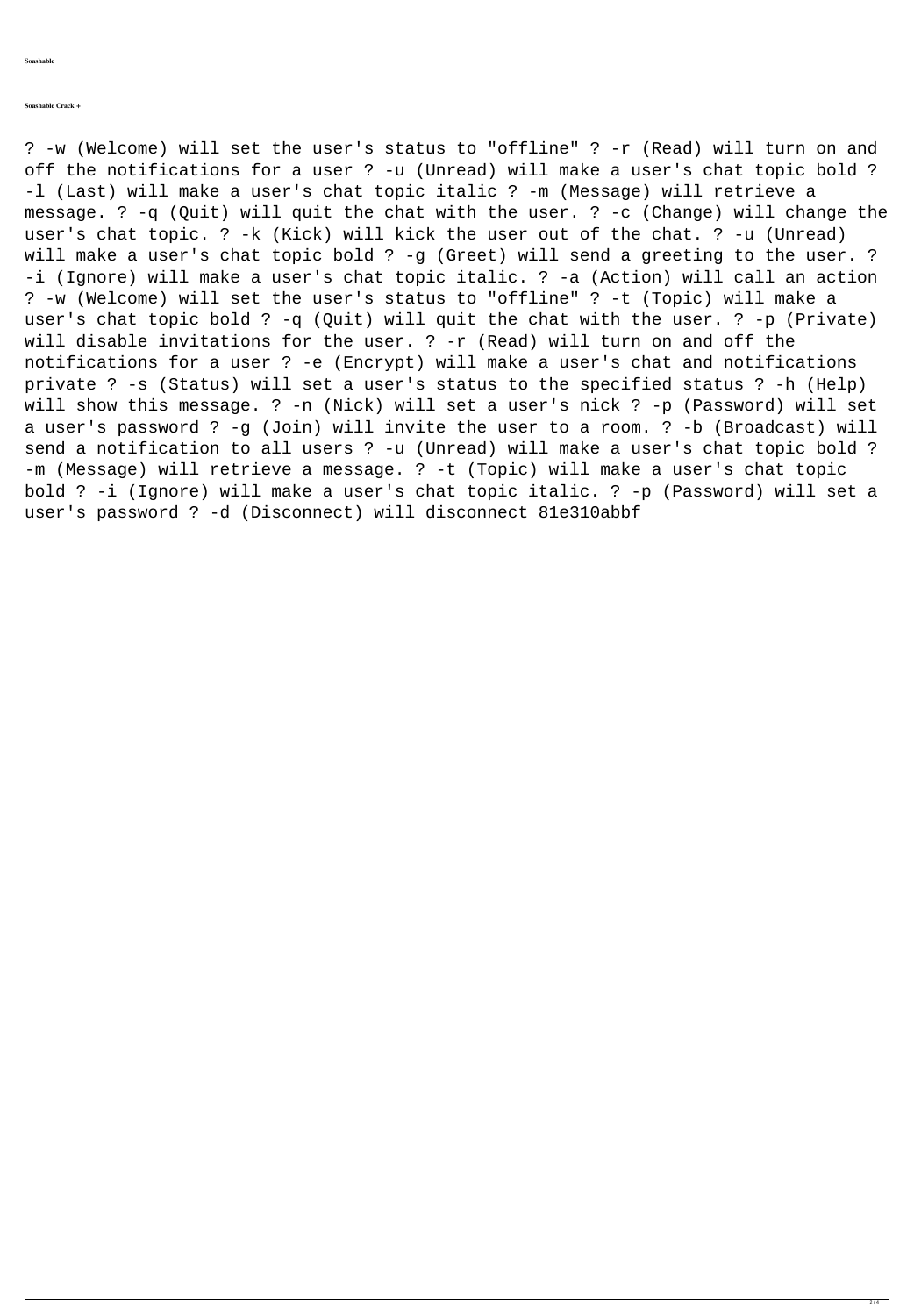## **Soashable Full Product Key**

Soashable is an instant messaging client that uses Mozilla XUL and the XEP-0206 HTTP Binding to communicate with an XMPP server. Soashable provides presence notifications and status updates, files to send and receive, and integration with other systems. Soashable is written in Java using the XMPP4J library, and it supports Maven integration. Soashable uses JS APIs to communicate with the XEP-0206 HTTP Binding. Soashable is designed to work well with Firefox 2.0.x. You can find the documentation at the Soashable website ( License: The project is released under the GPL license and can be used in any closed source or open source project. The source code and documentation are available at the Soashable web site ( Simple Google Code page for Soashable. This is a Google Code project that provides a page that shows the Soashable source code (comments, etc) and includes the latest release of Soashable. Releases of Soashable: Version 1.0.0 (18th June 2010) Version 1.0.1 (22nd June 2010) Version 1.0.2 (25th June 2010) Version 1.0.3 (1st July 2010) Version 1.0.4 (3rd July 2010) Version 1.0.5 (8th July 2010) Qt 4.5.0 is not compatible with Qt 5 due to breaking changes introduced in Qt 4.5.x. We cannot upgrade to Qt 5.0 just to get 4.5.x, as we need to support old applications that can use Qt 4.5.x. We had hoped that Qt 5.x would be released at the same time as Qt 4.x, but unfortunately that is not the case. We have decided to bump the Qt requirement of Soashable to Qt 4.6.0. We would like to give everyone the opportunity to use Soashable, including the 4.5.x versions. You can still use them if you wish to, but

this means that you will need to upgrade to Qt 4.6.0. If you want to continue to use Soashable without any upgrades, you can use Soashable beta-1. Support for Soashable beta-

**What's New in the?**

Soashable is an Open Source instant messaging client, built on the Xmpp4Js (Jabber) library. Soashable communicates with an XMPP server using XEP-0124/XEP-0206 HTTP Binding. Soashable is capable of providing functionality comparable to Meebo, though it is not affiliated with it in any way. Requirements: ? JDK 1.6.x, ? Maven 2.0.x ? Mozilla Firefox 2.0.x rjags & crossvalidation and simple linear regression library of R rjags is a library of programs and functions for fitting and sampling from models using the jags programming language. Crossvalidation is a library of functions for implementing an estimation of the error rates of model selection methods. Seekdf is an end-to-end library providing various utilities to deal with text data and analyze text features. It includes text classifiers such as a Naive Bayes, an HMM, a Topic Model, a Named Entity Recognition, and many others. Seekdf is backed by version 2 of the Stanford NLP Annotator. xstream-ros is a ROS package that reads XStream generated C++ serialized data and converts it into ROS messages for passing to and from other ROS packages. It currently support most of the feature classes provided by XStream. xstream-ros is a ROS package that reads XStream generated C++ serialized data and converts it into ROS messages for passing to and from other ROS packages. It currently support most of the feature classes provided by XStream. XStream is a streaming JSON parser and generator, a thin, serialized class implementation of the JsonObject and JsonArray. It uses Jackson as the underlying implementation. The version number is expressed as a Java TimePeriod. The Period class implements Comparable. For example, "2.2.0.0" means "2.2.0" seconds. Periods should never be compared for ordering. Library of classes to ease working with java serialization. XML-Serializer is a XML serializer. It works in conjunction with java.io. Serialization classes. It offers features like streaming or partial serialization, representing primitives as objects (rather than boxed types) etc. XML-Serializer is open source. XStream is a streaming JSON parser and generator, a thin, serialized class implementation of the JsonObject and JsonArray. It uses Jackson as the underlying implementation. The version number is expressed as a Java TimePeriod. The Period class implements Comparable. For example, "2.2.0.0" means "2.2.